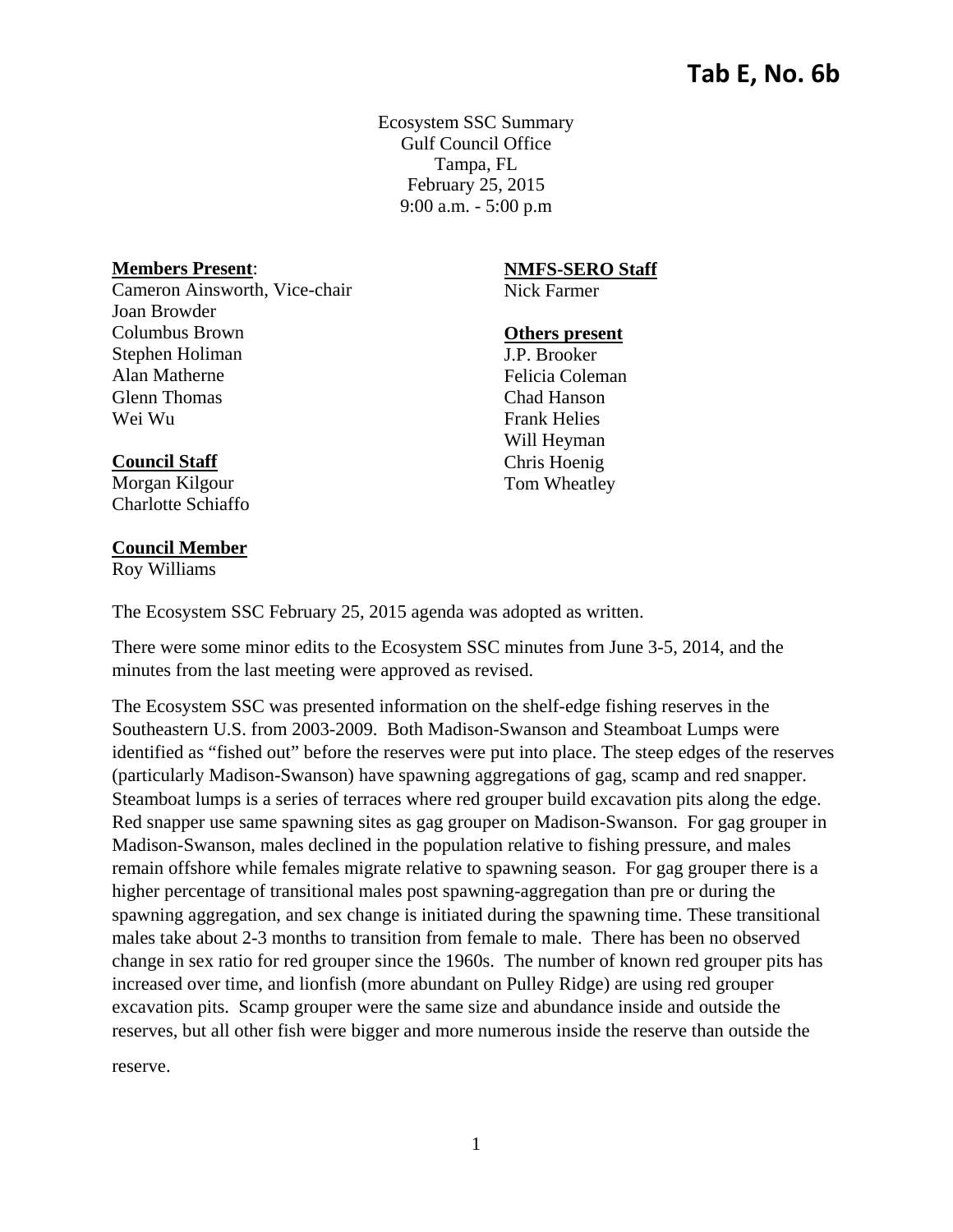These reserves are functioning by protecting: juvenile, adult and spawning habitat; sex ratios, age and size structure; reproductive output of other species. The reserves also allow for monitoring baselines, habitat protection and benefit fisherman by spillover. It was recommended to the Ecosystem SSC that other areas along the shelf edge at intervals should also be made into reserves to protect groupers and other taxa.

Poaching was observed on the reserve at night. The Ecosystem SSC discussed law enforcement issues such as poaching, prosecution of poachers, using VMS as an enforcement tool, and education to reduce poaching. There was concern that increasing the number of reserves would limit protection as enforcement would be overextended.

The Ecosystem SSC was presented additional work on four areas: Madison-Swanson, Steamboat Lumps, Twin Ridges and the Edges. Stations at each location were selected by strata and sites were sampled using baited cameras. Scamp, red porgy, almaco jack, and red snapper were observed in 50% or more of the observations from Madison-Swanson. The Edges had the fewest red snapper, gag grouper and red grouper. The multi-beam coverage is scarce in the Edges so adequate site selection may explain the lack of fish observations. Gag grouper were most closely association with coral formations and steep edge habitats. Red grouper and red snapper were associated with sessile invertebrates. The average abundance for gag appears to be higher in Madison-Swanson, but the result was not significant. However, the size of gag grouper on Madison-Swanson was significantly higher. Red grouper seemed to be more numerous on Steamboat Lumps, but the result was not significant. The area to the north of Steamboat Lumps was recommended to be considered as a spawning area in the future.

There was considerable discussion on the effects of coastal development and anthropogenic forces on juvenile habitat. The Ecosystem SSC felt that there should be more of an effort to protect juvenile habitat areas.

Based on the discussion about law enforcement in the reserve areas, the Ecosystem SSC recommends: **To have the Council have the Law Enforcement Committee look at options for improving enforcement including looking at the tables of penalties for fishing in Marine Protected Areas and at problems associated with building viable cases for prosecution. Motion carried with no opposition.** 

The Ecosystem SSC recommends: **To have the Council have the Outreach & Education Committee review mechanisms for public outreach with respect to benefits of MPAs and compliance with MPA regulations.** 

### **Motion carried with no opposition.**

The Ecosystem SSC discussed asking the Council to review options for preventing species of special concern from being caught such as hook restrictions, etc. The Ecosystem SSC discussed the ongoing problem with fishing in Madison Swanson and Steamboat Lumps because fishing is allowed at certain times of year. The Ecosystem SSC discussed how more MPAs and reduced fishing pressure may help improve the spillover effects of the marine reserves (such as Madison-Swanson). It was further discussed that the presence of vessels in reserves with some type of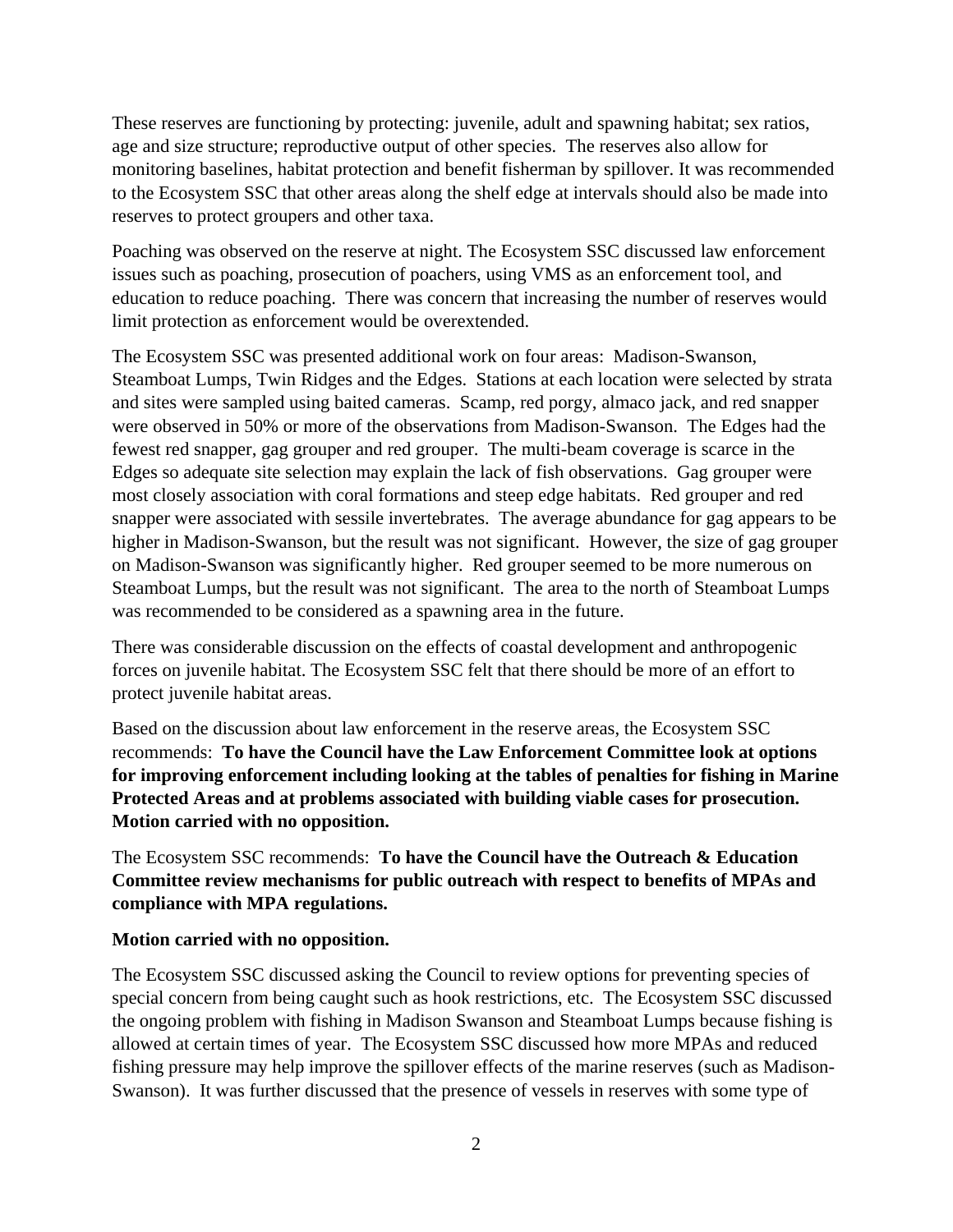allowable harvest provides an opportunity for illegal catch. The Ecosystem SSC made the following recommendations:

**On the basis of the encouraging news the SSC heard from two scientific studies on reef fish stock recoveries in Madison Swanson and Steamboat Lumps MPAs, the Ecosystem SSC recommends that the Council consider other opportunities to establish MPAs.** 

**Approved by consensus.** 

**The Ecosystem SSC recommends that the Council establish year-round closures for all species in the Madison Swanson, Steamboat Lumps, and the Edges Reserves.** 

**Approved by consensus.** 

**The Ecosystem SSC recommends that the Council recommend to the HMS Management Division that they close the following Reserves (Madison-Swanson, Steamboat Lumps, and the Edges) to fishing year round.** 

# **Approved by consensus.**

The Ecosystem SSC was presented with information on collaborative fish spawning aggregation studies and closures in the Caribbean. Fisherman helped with the process and areas were closed to prevent fishing on spawning aggregations. The fishermen were part of the process which has led to the success of the closures. Similar attempts at protecting spawning aggregations are in effect in the South Atlantic. The South Atlantic Fishery Management Council has established an MPA expert working group to help identify important areas. In the Gulf of Mexico, there are attempts to identify more spawning aggregations with fisherman.

It was discussed that different fish require different MPA sizes. To protect gag grouper aggregations, an area of sufficient size is necessary. Red grouper do not aggregate, they live in a "permanent aggregation" where a male is surrounded by many females. The goal for ecosystem management would be to find the best areas to protect. The group also discussed how each life stage needs to have protection. The Ecosystem SSC wanted to be clear that juvenile habitat is critical and was concerned that the Council address protection of juvenile habitat. The Ecosystem SSC made the following recommendation:

**Borrowing from a powerful approach to identifying and protecting spawning aggregations of reef fish and other associated species already implemented in Belize and elsewhere in the Caribbean and underway in the South Atlantic, the Ecosystem SSC recommends that the Council form an MPA Working Group made up of scientists, fishermen, law enforcement, managers and other stakeholders to work together, each using their best tools and knowledge, to make recommendations for the creation of an effective MPA network in the Gulf of Mexico.** 

**Approved by consensus.**